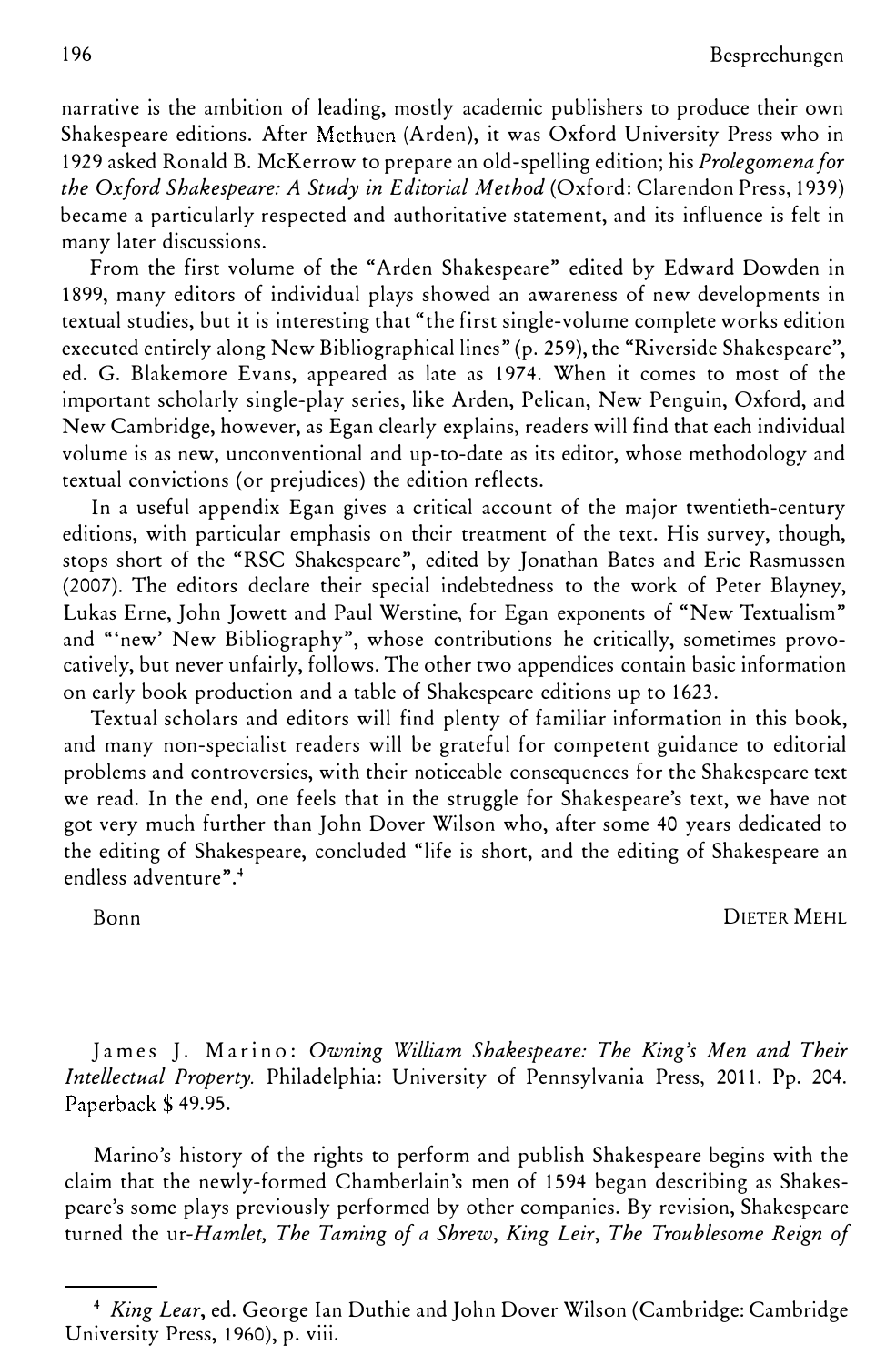## Englisch und Amerikanisch 197

King john, The True Tragedy of Richard 3 and The Famous Victories of Henry 5 into his own works. The New Bibliographers understood early editions of Shakespeare not as early versions but mere garblings of scripts better represented by later good editions. Marino revives the old idea that the early printings represent these plays in the early stages of their evolution, but he neglects the evidence of garbling in the bad quartos. Folio *The Taming of the Shrew* (T4v) contains a good pun about facing (a tailor's term) and out-facing (braving someone's wrath) but in The Taming of a Shrew (printed 1594) the pun is clearly misremembered, like a joke badly told (E2v). In Q1 Hamlet (printed 1603), Laertes forgets his lines, responding to Claudius's "you shall haue no let for your reuenge" (H3r) with the meaningless "My will, not all the world", which is the correct response to "Who shall stay you?", a question present in Q2 (1604-5) and the Folio but not QI. Spotting the problem, the actor of Claudius replies "Nay but Leartes, marke the plot I haue layde" to bring his colleague back from disaster. There are similar garblings in other bad quartos. None proves the New Bibliographical theory of Memorial Reconstruction – that actors recalled their lines to make a fresh copy of the full script – but they establish that more than just revision separates the early bad editions from the later good ones.

Marino also treats as early versions of Shakespeare's plays the early editions of plays usually attributed to others. True, The Famous Victories of Henry 5 has so much plot in common with Shakespeare's I Henry 4, 2 Henry 4, and Henry 5 that it seems their prototype, and the close verbal parallels between *The Troublesome Reign of King John* and Shakespeare's King John are well known. But these cases are distinct from the Shakespearian bad quartos, and explaining everything by revision seems Procrustean. Marino's second chapter is about revision in *The Taming of the Shrew* and the mystery that the Folio mentions the character Soto from John Fletcher's Women Pleased, usually dated 1619-23, but also mentions the actor John Sinckler active in the 1590s. Marino posits continuous updating for topicality: Shakespeare's old play was made to allude to the company's newest offering. Perhaps, but the dating of Women Pleased is uncertain. The actor Joseph Taylor's name appears in the play's cast list in the 1679 Beaumont and Fletcher folio, and since he replaced Richard Burbage on the latter's death in 1619 the assumption that the list reflects first-performance casting dates the play no earlier than 1619. But the list might instead reflect casting for a revival of a play first performed somewhat earlier. Marino's third chapter considers revision in Hamlet. Characters go to considerable lengths to avoid saying the name of Claudius's chief advisor: "your father", "that great baby you see there", "this counsellor". Because his name is scarcely mentioned it could easily be changed (Corambis in Q1, Polonius in Q2) without calling in all the actors' parts for adjustment. Supporters of the Memorial Reconstruction theory rejected the explanation of difference by revision on the grounds that changing one actor's lines and not the others would be peculiar, but Marino points out that partsbased revision was convenient and had this effect. Granted, but revision cannot account for the bad quarto of The Merry Wives of Windsor closely matching the Folio when the Host is on stage and lapsing into paraphrase when he exits, while Memorial Reconstruction can.

Chapter Four (by far the best) is about the falsely dated quartos printed by William Jaggard for Thomas Pavier in 1619. The standard narrative is that Pavier's planned collected works of Shakespeare was suppressed by the King's men (perhaps with their Folio in mind), who got the lord Chamberlain, William Herbert the Earl of Pembroke,